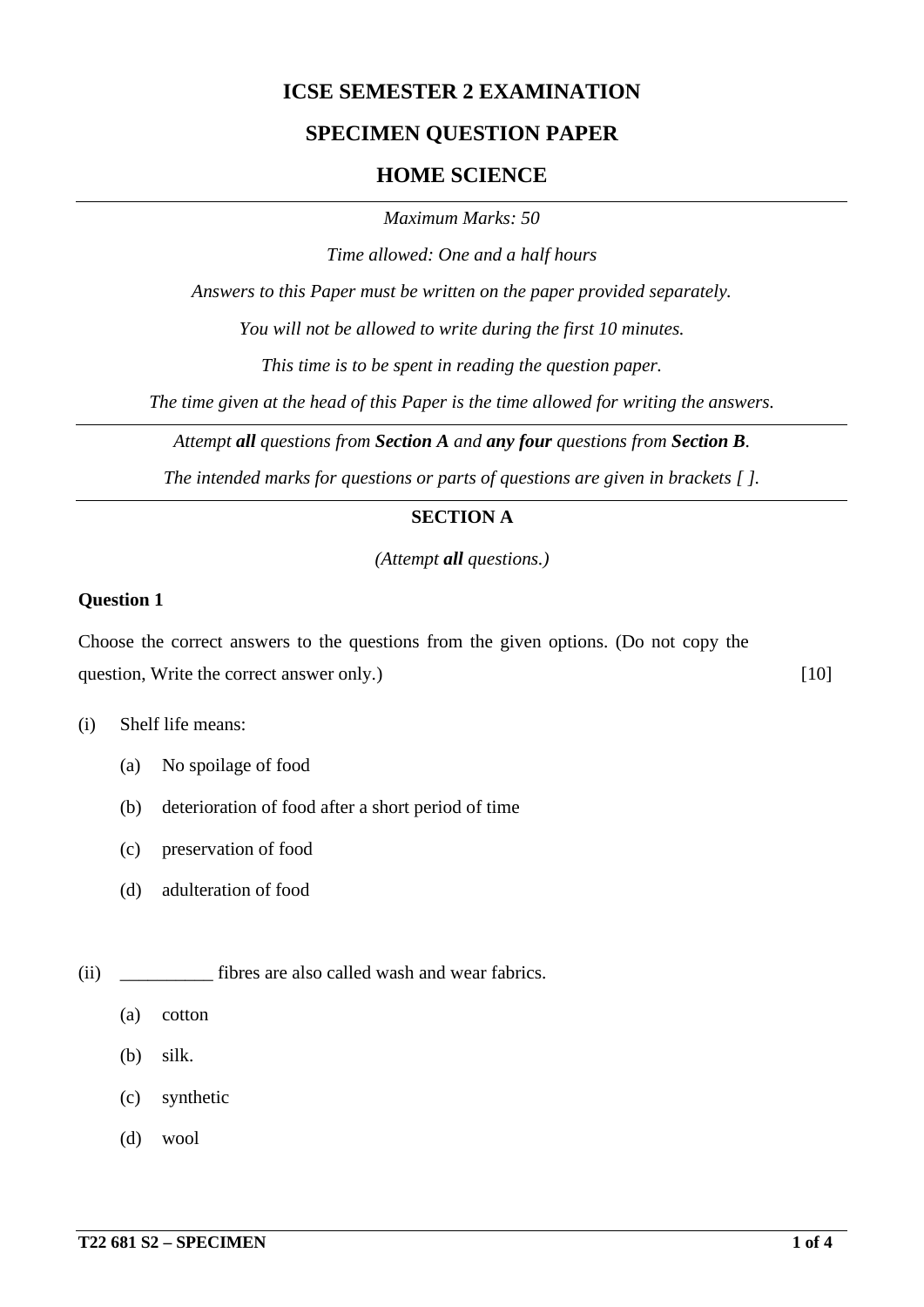- (iii) In West Bengal the glove puppet is called:
	- (a) Kathputli
	- (b) Benerputul
	- (c) Sutoputul
	- (d) Pavakoothu
- (iv) Pradhan Mantri Jan Dhan Yojana is a:
	- (a) health insurance scheme
	- (b) productive income generating scheme
	- (c) financial scheme accessing to bank accounts and pensions
	- (d) a scheme to safeguard the health of women and children
- (v) The method applied in washing of woollen clothes is:
	- (a) washing by friction
	- (b) kneading and squeezing method
	- (c) washing by suction washer
	- (d) wet cleaning
- (vi) Name the stiffening agent used for cotton clothes:
	- (a) Gum Arabic
	- (b) Anilline Blue
	- (c) Rice Starch
	- (d) Detergents
- (vii) The life span of a perishable food is for:
	- (a) One month
	- (b) One Year
	- (c) One to two days
	- (d) One and a half month.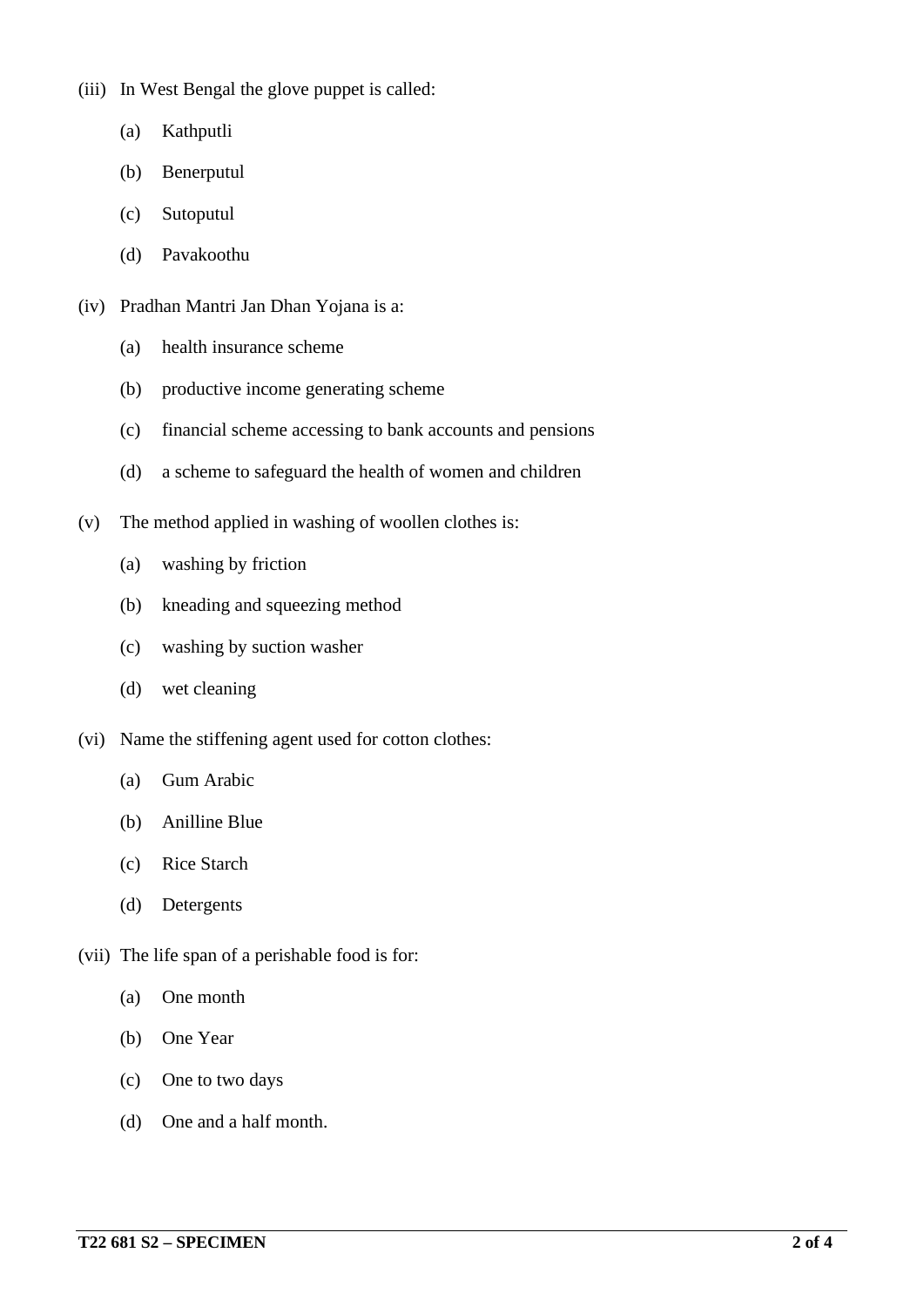- (viii) \_\_\_\_\_\_\_\_\_ is an example of nonperishable food.
	- (a) flesh food
	- (b) milk products
	- (c) spices
	- (d) fruits
- (ix) Ironing temperature of linen fabric is:
	- (a)  $100^{\circ}$  F
	- (b)  $275^{\circ}$  F
	- (c)  $450^{\circ}$  F
	- (d)  $400^{\circ}$  F
- (x) What is the full form of HDI?
	- (a) Human Diabetic Index
	- (b) Human Default Index
	- (c) Human Development Index
	- (d) Human Download Index

#### **SECTION B**

#### *(Answer any four questions from this Section.)*

### **Question 2**

| (i)  | List any two advantages of soaking clothes prior to washing.             | $\left\lceil 2 \right\rceil$ |
|------|--------------------------------------------------------------------------|------------------------------|
| (ii) | Enlist any two advantages of applying stiffening agents.                 | $\lceil 2 \rceil$            |
|      | (iii) Discuss any three considerations while laundering of a silk shirt. | [3]                          |
|      | (iv) List any three properties of a good laundry soap.                   | [3]                          |